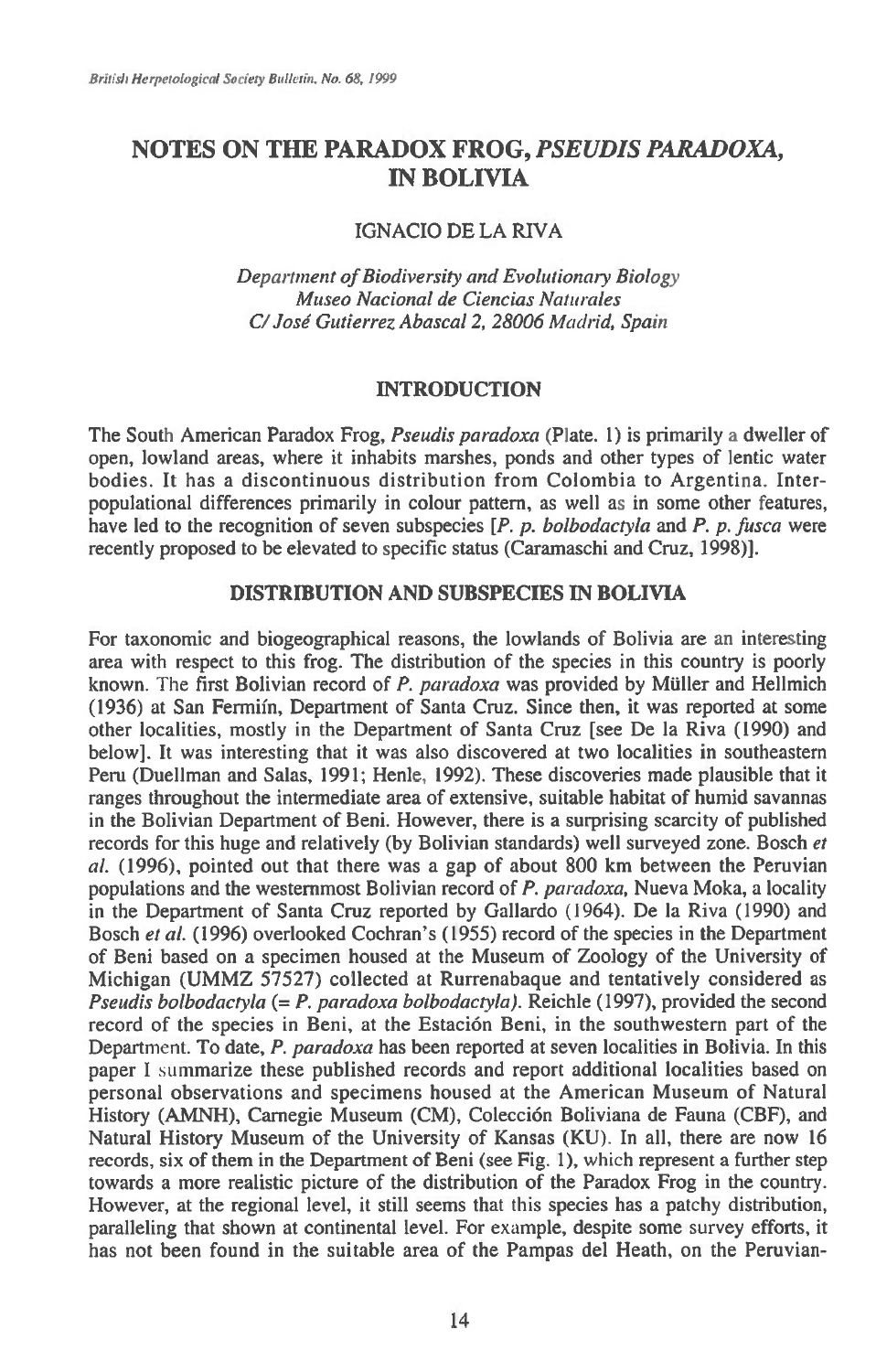

Plate 1: Calling male of *Pseudis paradoxa occidentalis at* La Bola, Department of Santa Cruz, Bolivia.



Plate 2: Giant tadpole of *Pseudis paradoxa* (CBF 694) from Estancia Espiritu, Department of Beni, Bolivia (total length, 260 mm).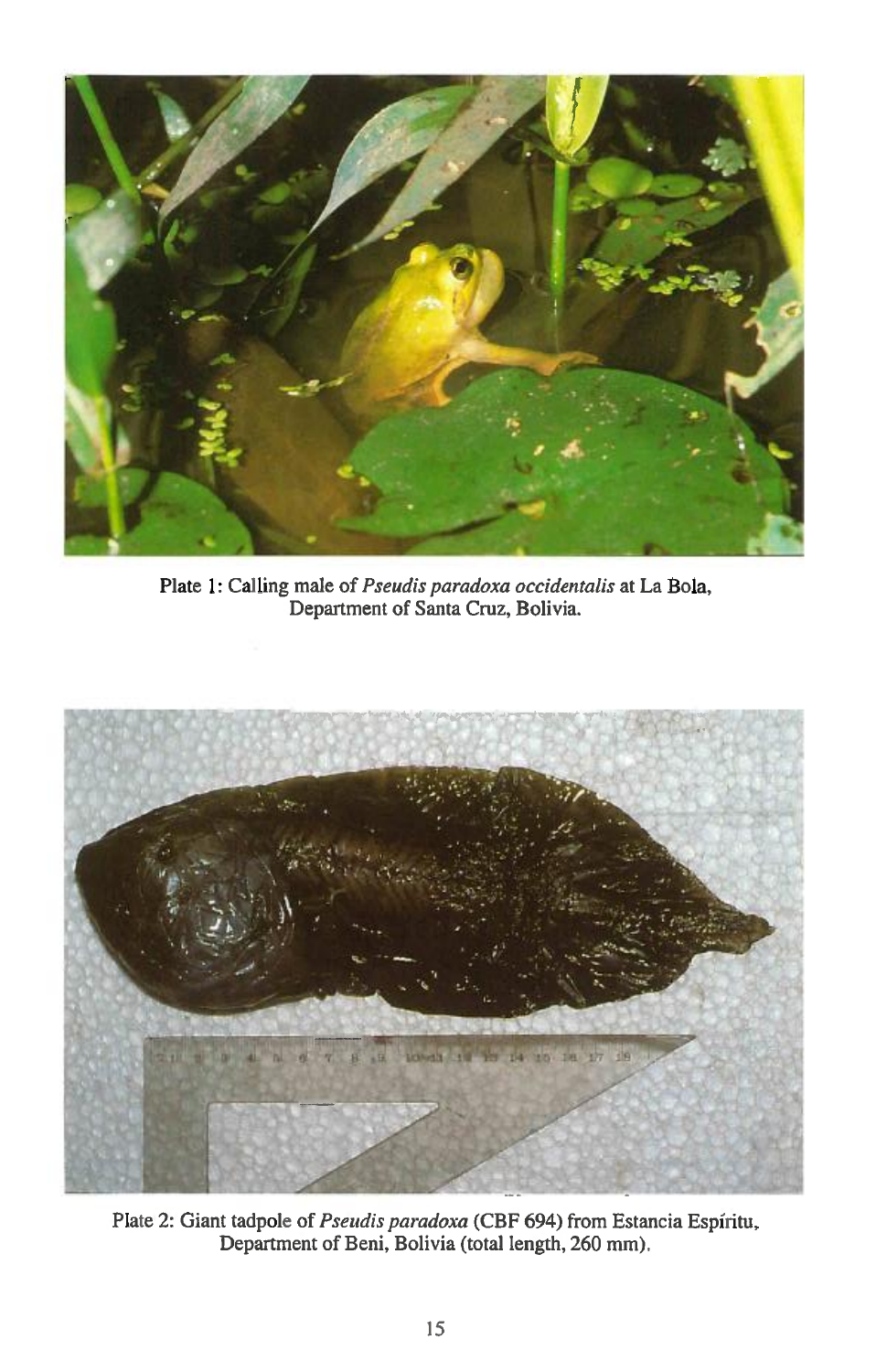

Fig. 1: Localities and putative distribution of the three subspecies of Pseudis paradoxa reported in Bolivia. 1) El Carmen (Gans, 1960); 2) San Fermín (Müller and Hellmich, 1936); 3) San José de Chiquitos (this paper; 4) El Pailón (Gans, 1960); 5) La Bola (Bosch et al., 1996); 6) El Palmar del Oratorio (this paper); 7) Estancia Cedrito (this paper); 8) Santa Cruz (CM); 9) Okinawa 1 (KU); 10) Nueva Moka (Gallardo, 1964); 11) Estación Biológica Beni (Reichle, 1997); 12) Rurrenabaque (Cochran, 1955); 13) Espíritu (this paper); 14) Puerto Siles (AMNH); 15) Guayaramerín (AMNH); 16) Río Yata, on road from Guayaramerín to Cachuela Esperanza (AMNH). The squares represent Cuzco Amazónico (Duellman and Salas, 1991) and Lower Tambopata River (Henle, 1992), in the Department of Madre de Dios, Peru.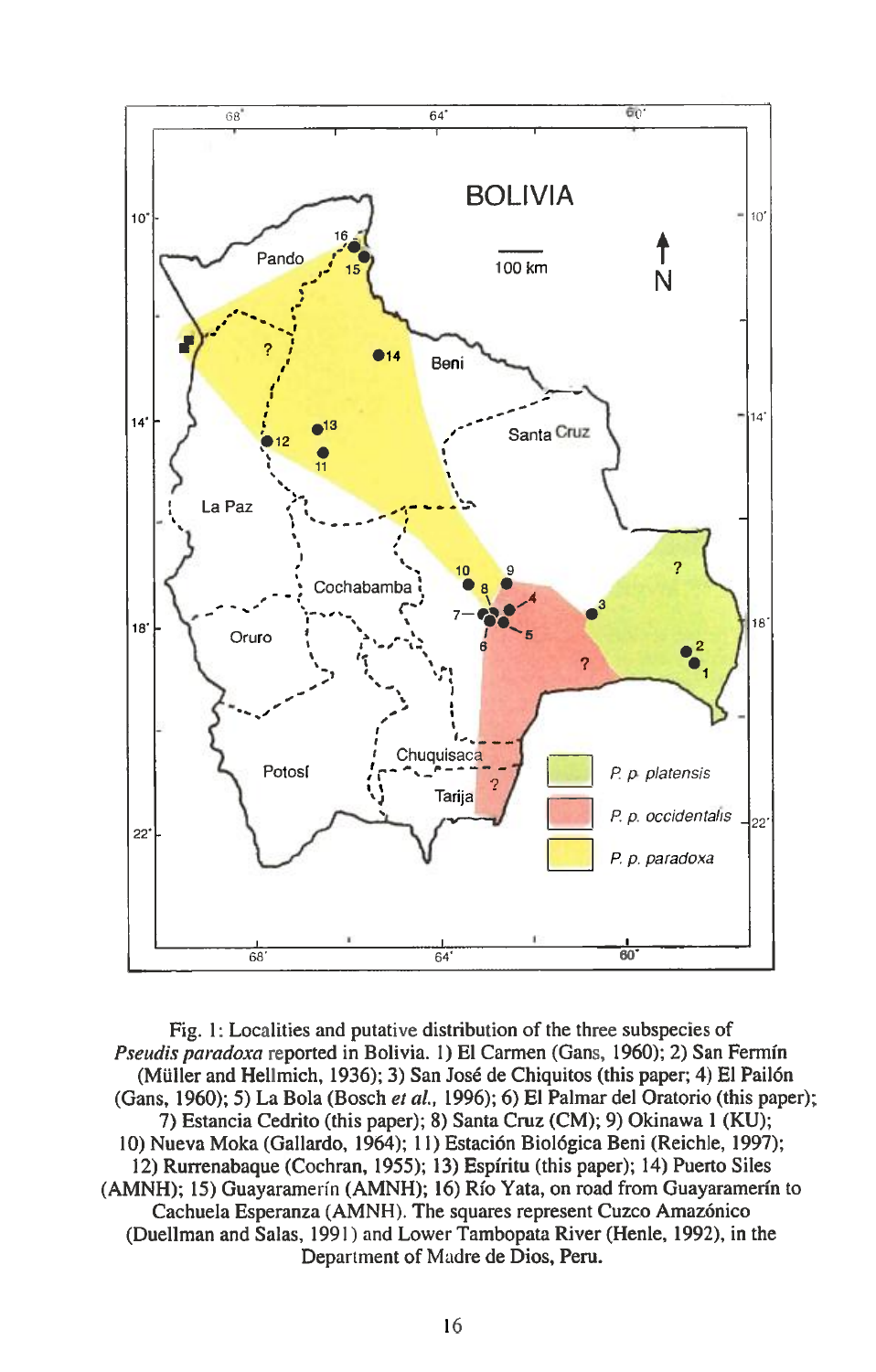Bolivian border (Icochea, 1992; Perez, 1997). Likewise, the species is present in the northern Chaco of Bolivia and in the Argentinan and Paraguayan chaco but there are no records from the intermediate Bolivian area [it has not been found even in marshy, suitable places as the Banados del Izozog (Gonzales, 1997)].

In spite of the few records known previously, up to four subspecies of *P. paradoxa* have been recognized in Bolivia. Gans (1960) considered the eastern Santa Cruz populations as *P. p. bolbodacryla,* probably following Cochran's (1955) tentative identification of the Rurrenabaque specimen. This subspecies is now restricted to the San Francisco River basin, in eastern Brazen (Gallardo, 1961). Gallardo (1961) stated that, in Bolivia, *P. p. occidentalis* occurs in the Chaco, and *P. p. platensis* in the subhumid tropical lowlands (Cerrado formation) north and east of the Chaco. Later, Gallardo (1964) referred the Nueva Moka population to *P. p. paradoxa* and stated the Beni populations would belong to this subspecies as well. Henle (1992) commented on the supratymplanic fold and colour pattern of the Peruvian specimens and suggested (apparently overlooking Gallardo's statement on the subspecific status of Beni populations) that they might be *P. p. occidentalis;* however, he found some differences such as, for example, the presence of patterned throat and venter, rather than immaculate. This last character would suggest that these populations are referrable to *P. p. paradoxa.* It is not clear where would be the boundaries separating these three subspecies (Fig. 1).

#### **THE TADPOLE**

The Paradox Frog is famous because it has a huge tadpole, whereas the adult is mediumsized, a fact to which the species owes its common name. However, accurate data on the maximum size attained by the larvae are scarce. For instance, Goin & Goin (1962) stated that they can reach "more than 25 cm long,..."; Kenny (1969) reported "230 mm"; Cochran (1961), "more than 25 cm"; Cogger & Zweifel (1992), "up to 25 cm"; Zug (1993), "220 mm"; Pough *et al.* (1998), "250 mm". Most of these reports are not based on particular specimens, or at least no voucher specimens were cited. The most comprehensive study on this topic is Emerson's (1988). She clearly stated that *P. paradoxa* has the largest tadpole of any species of Anuran, and reported a museum specimen of 220.5 mm as the largest examined by her (but she did not report the voucher specimen). The largest larvae ever reported is that of Bokerman (1967) (Bokerman's collection number, WCAB 38700), from Macapa (on the north bank of the Amazon river, close to its mouth), which attained 270 mm. This author stated that the specimen has the tail broken and it might have attained 320-330 mm in total length when it was still alive.

Cei (1980) and Emerson (1988) commented on the geographic variation in tadpole size of *P. paradoxa,* and stated that the largest tadpoles are from the Guianas and Trinidad [where, respectively, the subspecies *P. p. paradoxa* and *P. p. caribensis* occur; Bokerman's (1967) tadpole, collected near the Guianas, would belong to the nominal subspecies] and the smallest tadpoles are from Paraguay and Bolivia. There are some precise data on tadpole sizes for the two subspecies of this last region. Gallardo (1964) reported a maximum tadpole size of 169 mm for *P. p. platensis* and 117 mm for *P. p. occidentalis.* Dixon, *et al.* (1955) reported tadpoles of *P. p. platensis* of 135 mm in northern Argentina.

Taking these data into account, it was surprising that Reichle (1997) commented on a huge Bolivian larvae of *P. paradoxa* approaching 30 cm housed at the Coleccion Boliviana de Fauna, La Paz. This specimen (CBF 694) (Plate 2), was also examined by me. It was collected on 11 May, 1986 by W. Hanagarth, J. Sarmiento and J. Salazar at Espiritu, Provincia Ballivian, Department of Beni. It has well developed hind limbs and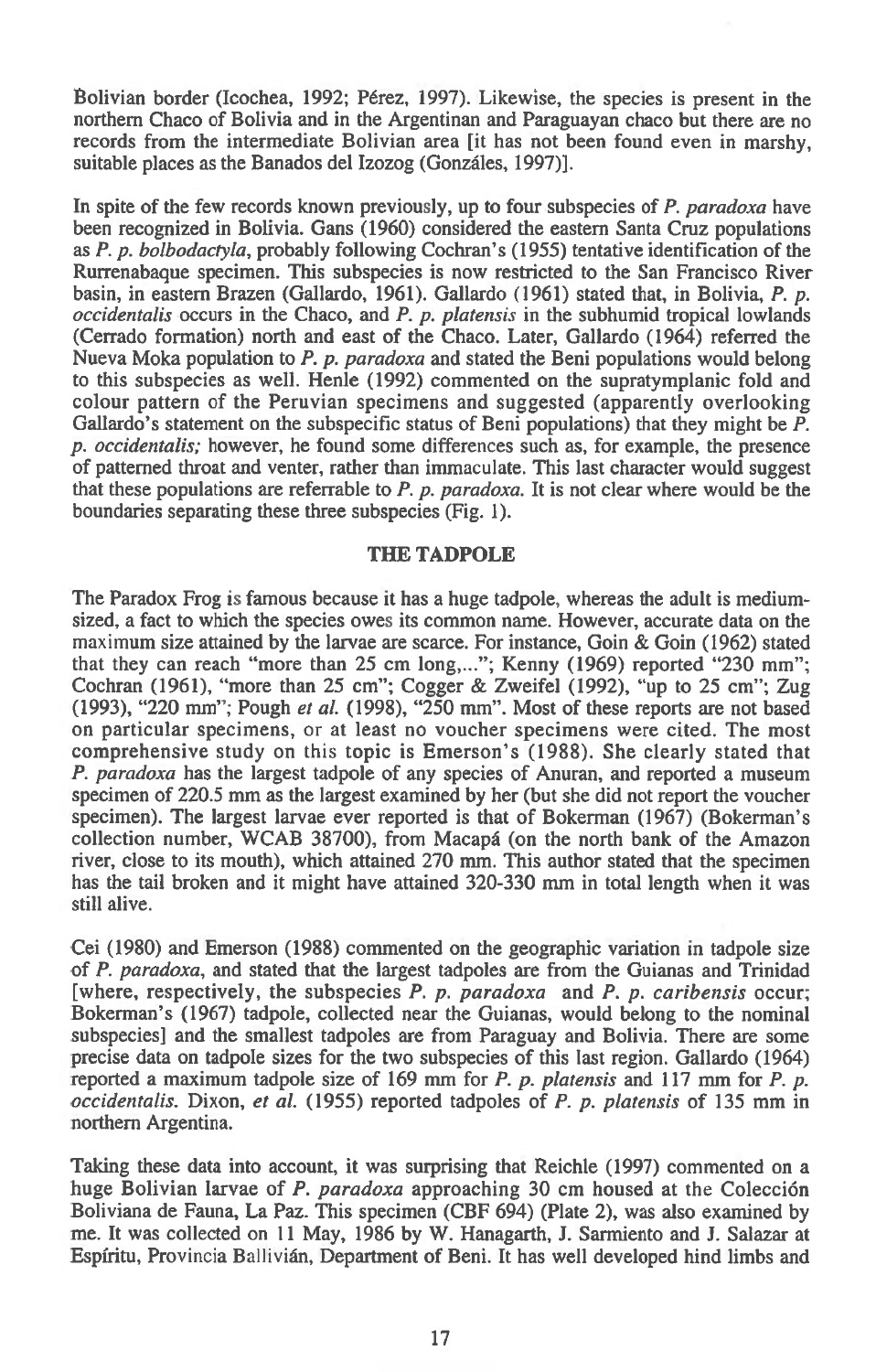its total length is 260 mm. The tail, measured from the starting point of the masculature, is 200 mm long; the body high is 72 mm and the tail high 92 mm. This tadpole is almost four centimetres longer than Emerson's largest one, and only one centimetre shorter than Bokerman's (1967) absolute record. Apparently, it was almost 30 cm long at the time of collection (Reichle, personal communication), and perhaps it shrunk afterwards as a consequence of the processes of fixation and preservation.

#### DISCUSSION

This huge tadpole from Espiritu represents one more record for the Department of Beni but, what is more important, it also provides new information concerning two issues commented above, that of the geographic variation in larval size, and the subspecific status of the populations occurring in the Beni area. The fact that this specimen represents by far the largest tadpole of *P. paradoxa* reported for central South America and that only northern populations attain a size comparable to it, might support the statement by Gallardo (1964) about the status of the Beni populations as belonging to the nominal subspecies. The same might be true for the Amazonian population reported by Vanzolini (1986) based on three tadpoles collected in Rondonia (unfortunately, no data were provided on the size of these tadpoles). However, there is still a gap of more than 1000 km between these populations and those from northern South America. With some differences, the distribution of *P. paradoxa* could parallel that of other open formation species, as *Leptodactyhts labyrinthicus,* which occurs in open areas of northern and central South America but also inhabits isolated patches of savanna within the domain of the central Amazon rainforest. Within this context, it could be that Beni populations of *P. paradoxa* are phylogenetically closer to northern puplations than to neighbouring populations from the Chaco and Parana basin. However, it is also necessary to gather more information on maximum tadpole size throughout the range of the species. Overall, there is still a great lack of knowledge on the biology and distribution of the species as a whole, the subspecific or specific units into which it should be split, and the distribution and phylogenetic relationships of the resulting lineages.

#### **RESUMEN**

La ditribución de la rana paradójica, *Pseudis paradoxa*, en Bolivia es aún mal conocida. La falta de citas en el Departamento de Beni, donde hay habitats ideales para la especie, era particularmente dificil de explicar teniendo en cuenta que es bien conocida en Santa Cruz y se halla tambien en el sudoeste de Peru. En este trabajo se dan nuevas citas en Beni que Ilenan parcialmente este vacio informativo. No obstante, la distribucion de *P. paradoxa en* el pais es desigual. Se aportan asimismo datos sobre un enorme renuacuajo de 260 mm que apoyaria la hipotesis de que la subespecie que se encuentra en la region beniana es la misma que hay en el norte de Sudamerica, *P. p. pamdo.va,* o quiza una forma filogeneticamente mas pr6ima a ela que a las vecinas subespecies *P. p. occidentalis*  $\gamma$  *P. p platensis.* 

### ACKNOWLEDGEMENTS

The author is grateful to the curators and collection managers of the American Museum of Natural History (New York, Carnegie Museum (Pittsburg), Colección Boliviana de Fauna (La Paz), and Natural History Museum of the University of Kansas (Lawrence) by their collaboration. J. Mendelson provided useful comments to an earlier version of the manuscript. This paper is funded by project PB97-1147, Spanish Ministry of Education and Culture.